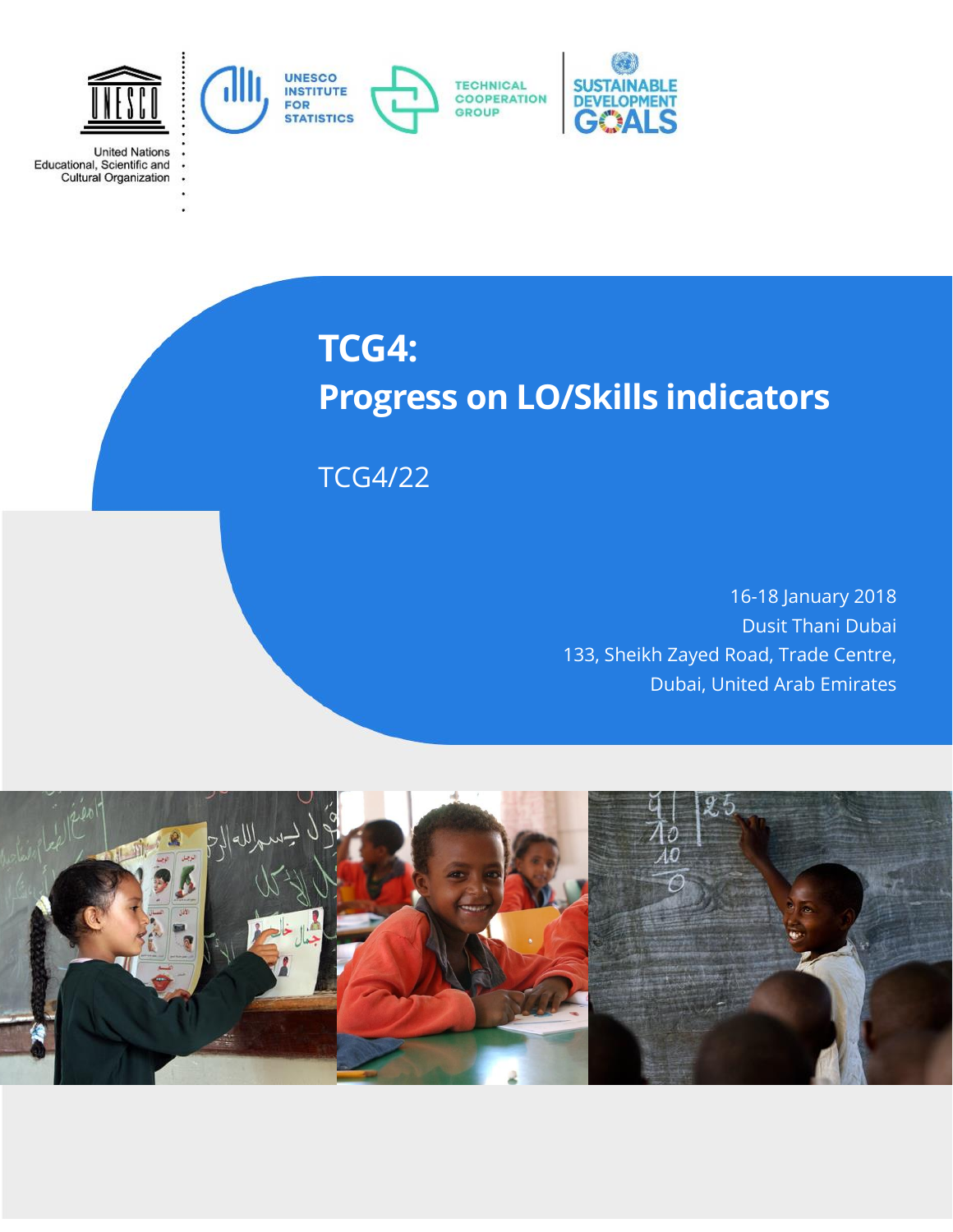

# **GAML SDG4 Measurement Strategy – Overview Framework**

# **Objective**

This document aims to inform UNESCO Institute of Statistics (UIS) reporting strategy for Sustainable Development Goal (SDG) Indicators

*4.1.1: Proportion of children and young people: (a) in grades 2/3; (b) at the end of primary; and (c) at the end of lower secondary achieving at least a minimum proficiency level in (i) reading and (ii) mathematics, by sex*

*4.2.1.P* roportion of children under 5 years of age who are developmentally on track in health, learning and psychosocial well-being, by sex

*4.4.2 Percentage of youth/adults who have achieved at least a minimum level of proficiency in digital literacy skills*

*4.6.1.* Proportion of population in a given age group achieving at least a fixed level of proficiency in functional (a) literacy and (b) numeracy skills, by sex

*4.7.4 Percentage of students by age group (or education level) showing adequate understanding of issues relating to global citizenship and sustainability*

*4.7.5. Percentage of 15-year old students showing proficiency in knowledge of environmental science and geoscience*

Reporting on SDG4 global and thematic indicators constitute a substantial program of work by UIS and its partners, to work on comparability across assessments and to implement the various processes through which it may be applied, coverage could be expanded and capacity is built in countries. This work in progress is a challenges that currently prevent harmonised global reporting and learning assessment. Key considerations in interim reporting

The challenges of achieving consistency in global reporting go far beyond the definition of the indicators themselves. In many cases, there is no "one-stop shop" or single source of information for a specific indicator that is consistent across international contexts. Even when there is agreement on the metric to be used in reporting, a harmonising process may still be necessary to ensure that coverage of the data is consistent. Education expenditure is an example of an agreed metric for which international harmonisation of data coverage has dramatically changed how education systems view their results.<sup>1</sup>

The measurement of learning and skills poses particular challenges. Learning is typically assessed through complex processes that require definition of what learning is and/or what skills are under consideration, and how to measure it. Learning, functional literacy and numeracy and skills itself are complex construct, involving cognitive and non-cognitive processes accumulated over a sustained period of time. The measurement of may be seen as the last stage in this long process, meaning that indicators must be guided by deep understanding of what processes underpin the data.

<sup>1</sup> See *Who Pays for What in Education?* http://uis.unesco.org/sites/default/files/documents/who-pays-for-what-ineducation-national-revealed-through-accounts-2016-en\_0.pdf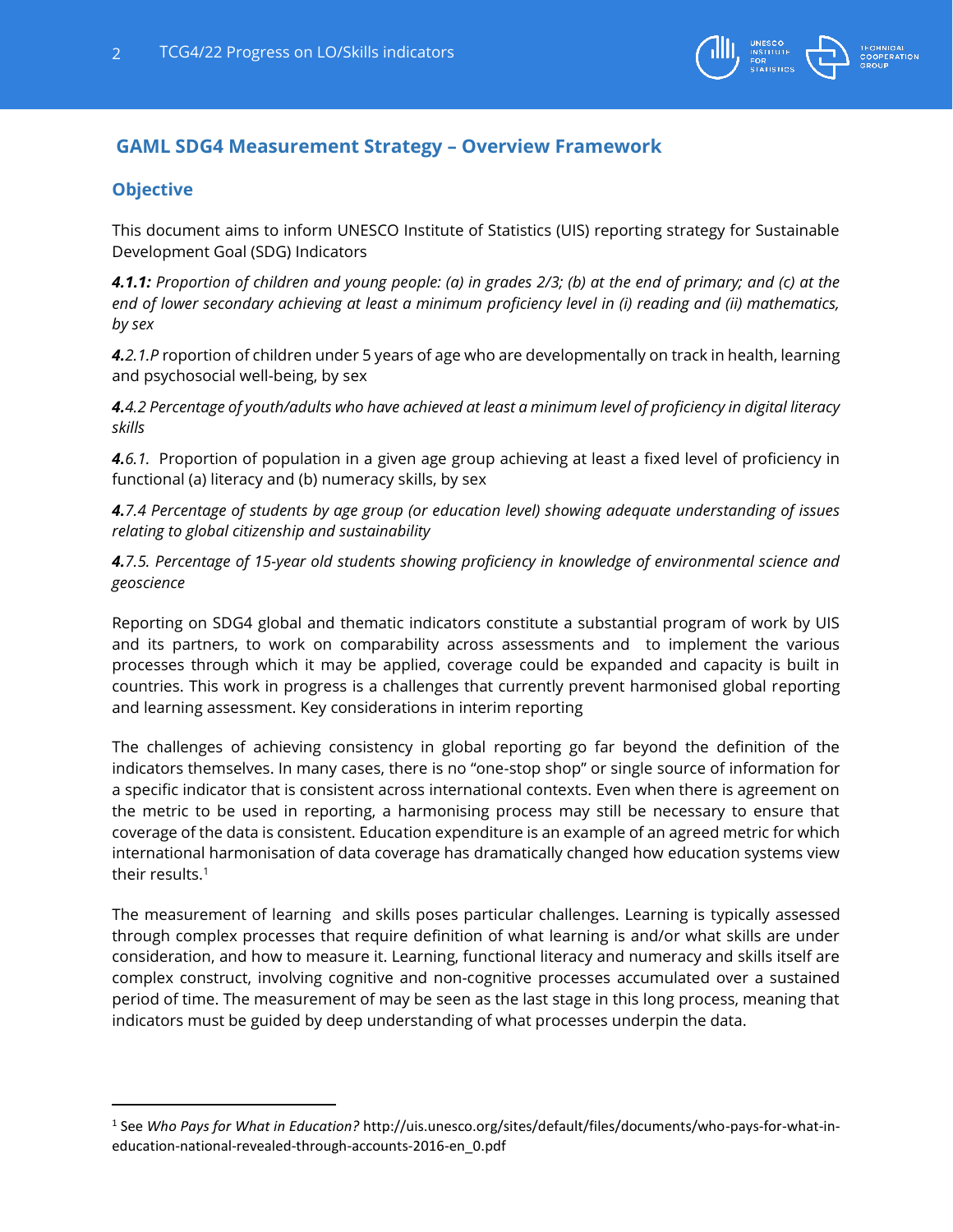

Broadly, the development and implementation of any learning assessment/skills surveys follows four key phases, illustrated in Table 1. These may be applied at an international, regional or national level, depending on the scope of the assessment/survey program.

| <b>Phase</b>                | <b>What it addresses</b> | <b>Main components</b>                                                                                                                                                                                                                                                                                 |  |  |  |  |  |  |  |
|-----------------------------|--------------------------|--------------------------------------------------------------------------------------------------------------------------------------------------------------------------------------------------------------------------------------------------------------------------------------------------------|--|--|--|--|--|--|--|
| Conceptual<br>Framework     | What and who to assess   | Assessment framework (cognitive, non-cognitive,<br>$\bullet$<br>and contextual)<br>Target population<br>$\bullet$                                                                                                                                                                                      |  |  |  |  |  |  |  |
| Methodological<br>Framework | How to assess            | Instrument design<br>$\bullet$<br>Sampling frame<br>$\bullet$<br>Operational design<br>$\bullet$<br>Data generation<br>$\bullet$<br>Data analysis (e.g. classical or Item Response<br>$\bullet$<br>Theory)<br>collected/<br>information to be<br>Contextual<br>$\bullet$<br>disaggregation/indicators? |  |  |  |  |  |  |  |
| Reporting Framework         | How to report            | Defining scales<br>$\bullet$<br>Benchmarking (type, level)<br>$\bullet$<br>Defining progress (longitudinal equating)<br>$\bullet$                                                                                                                                                                      |  |  |  |  |  |  |  |

*Table 1: Key phases in an assessment /skills measurement*

Each of these phases needs specific sets of activities depending on the indicator to address not only international consistency, but also the overall quality of the program, and its utility to country's education/skills/social systems themselves.

#### *Conceptual framework*

#### *Assessment framework*

Assessment programs differ in the conceptual frameworks that are used to develop their overall assessment framework or survey.

In the case of learning assessment programs may be either age or grade based; and may also vary in the point within a grade that is assessed. For example, some programs assess at the middle of an education level, some at the end of an education level, while others assess at both mid- and end points of an education level. Furthermore, the number of years of schooling (or duration of schooling) represented by a particular education level may vary across education systems. For example, some systems have six years of primary education, so testing at the mid- and end point of an education level may represent Grades 3 and 6 respectively. Others have four years of primary school, so the mid- and end point of the same education level may be Grades 2 and 4 respectively.

A second limitation is that when assessments are school-system based - usually referred as schoolbased learning assessments - the indicators cover only those in school. The proportion of in-school target populations varies from country to country due to differences in out-of-school children and populations of young people in the country. Assessing competencies of children and young people who are out-of-school would require household-based surveys. Assessing children and young people in households is under consideration, but may be very costly and difficult to administer.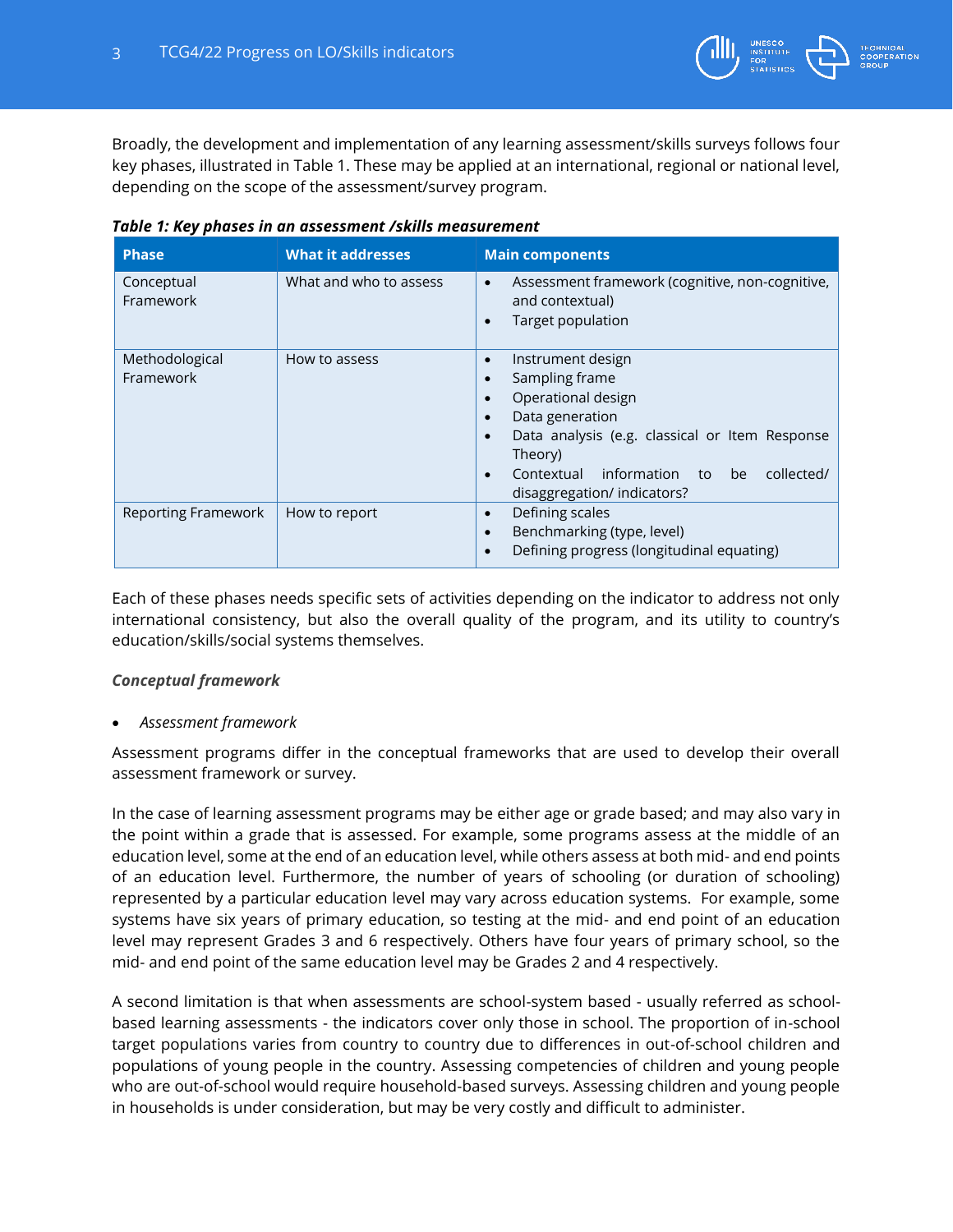

## *The activities put in place are*

- 1. Cognitive Framework: defining a global framework
	- a. Conceptual model
		- i. Takes an existing framework that could be adapted/extended or
		- ii. Build based on existing surveys and assessments
	- b. Build a reference list and coding scheme per area or subject
	- c. Maps as many frameworks as possible
	- d. Draft a global reference framework
	- e. Consult experts and countries with regional representation
	- f. Propose final versions
- 1. Contextual questionnaire
- 2. Target population

#### *Outputs are*

- a. A global framework for reference
- b. A standalone module or set of questions in some targets
- c. A proposed background questionnaire addressing the reporting needs of SDG4 in general attending disaggregation and indicators in both global and thematic framework

#### *Methodological framework*

The main aspects highlighted in the table

*Test design*

Assessments can be built in different formats, from multiple choice questions only to a combination of multiple choice and constructed response items. Over the years, technology has enabled more dynamic assessment design. With improved psychometric modelling, with which reasonable estimations can be done using a smaller number of items and target populations, different implementation platforms and operational procedures can be used. These possibilities have led to more complex test design, which must be carefully examined to ensure that it provides appropriate coverage of the learning domains under assessment.

The levels of learning progress represented in the test design is another important issue.

*Sampling frame*

The nature of the sample is critical to the robustness of the assessment program as a measure of student learning progress, independent of any considerations of international consistency.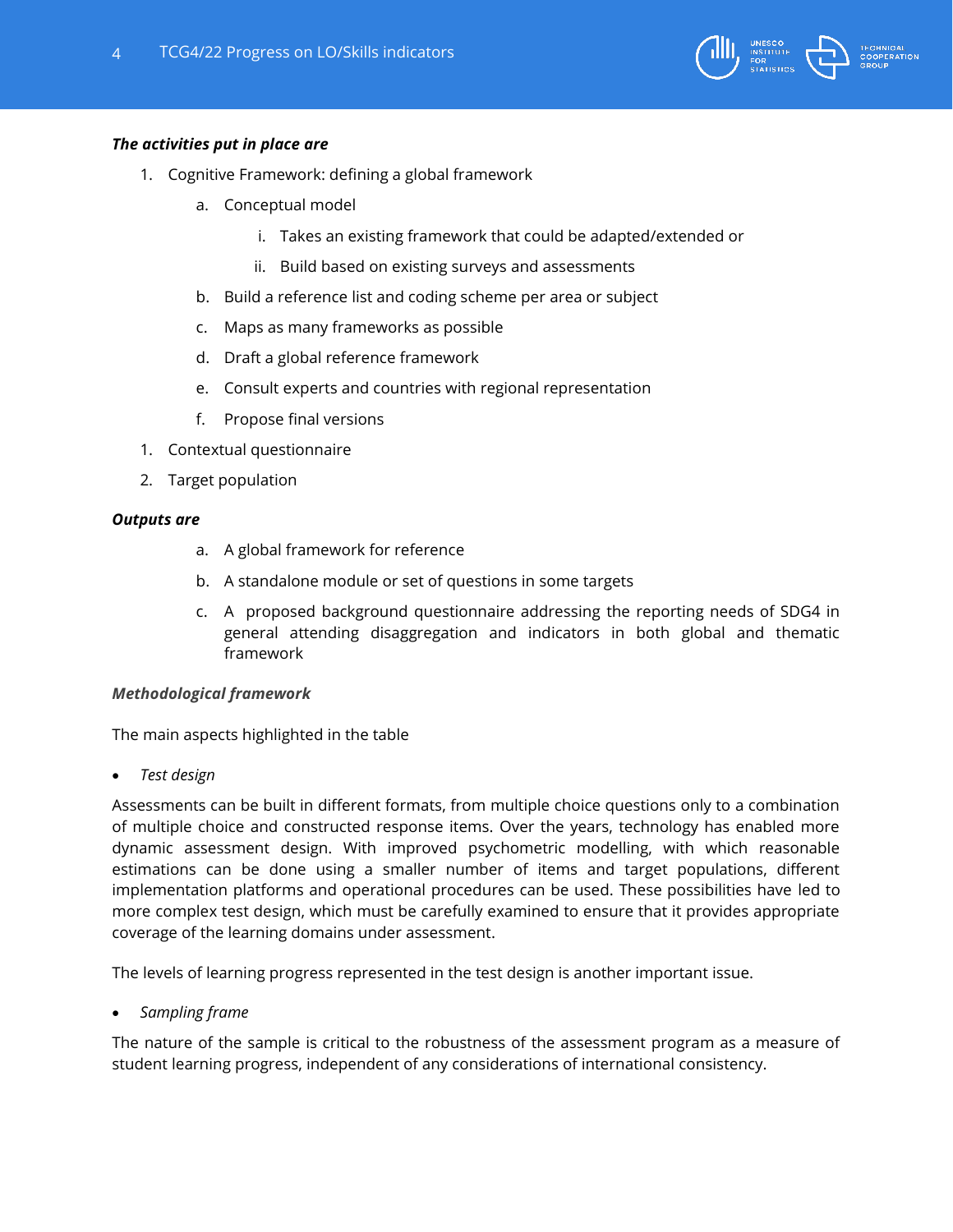

Likewise, sample survey data must be reported along with standard errors, so inference is allowed and proper confidence intervals can be inferred. The only exception is where an assessment program includes all students at the relevant age or grade.

#### *Operational design and data generation procedures*

Robust, consistent operations and procedures are an essential part of any large-scale assessment or survey, to maximise data quality and minimise the impact of procedural variation on results. Examples of procedural standards may be found in all large-scale international assessments, in household or population surveys where the goal is to establish procedural consistency across international contexts. Many national assessments and surveys also set out clear procedural guidelines, to support consistency in their operationalisation.

#### *Data analysis*

In terms of data analysis, some countries may use more sophisticated modelling and reporting methods to simpler ones. Depending on the model used, reporting scores will differ in their scales and metrics.

Data analysis in some indicators typically includes disaggregation by student demographic characteristics such as age or age-group of students, sex, location, socio-economic status, migrant status and ethnicity. This supports confirmation of the representativeness of the sample for cohorts for whom learning outcomes may differ, and also assists education systems to understand which student cohorts are best served by their schools. Disability status is not currently available in most national and cross-national learning assessments.

#### *The activities put in place are*

- 1. Definition on a data alignment strategy
- 2. Mapping of Learning Assessment and Skills Surveys

#### *Outputs are*

- 1. Data alignment Concept note and guidelines
- 2. Catalogue of Learning Assessments
- 3. Data Alignment Reporting Tool

#### *Reporting framework*

*Defining scales*

Reports on learning indicators are usually using different scales. Analysis of results therefore remains contained to their particular test, linked to one methodology and one scale. While there are some convergence in methodologies through time it is still difficult to situate an individual student's learning progress on an indicative pathway

*Benchmarking*

Currently, there are no common standards validated by the international community as a global benchmark in no indicator of the group. While data from many national learning assessments is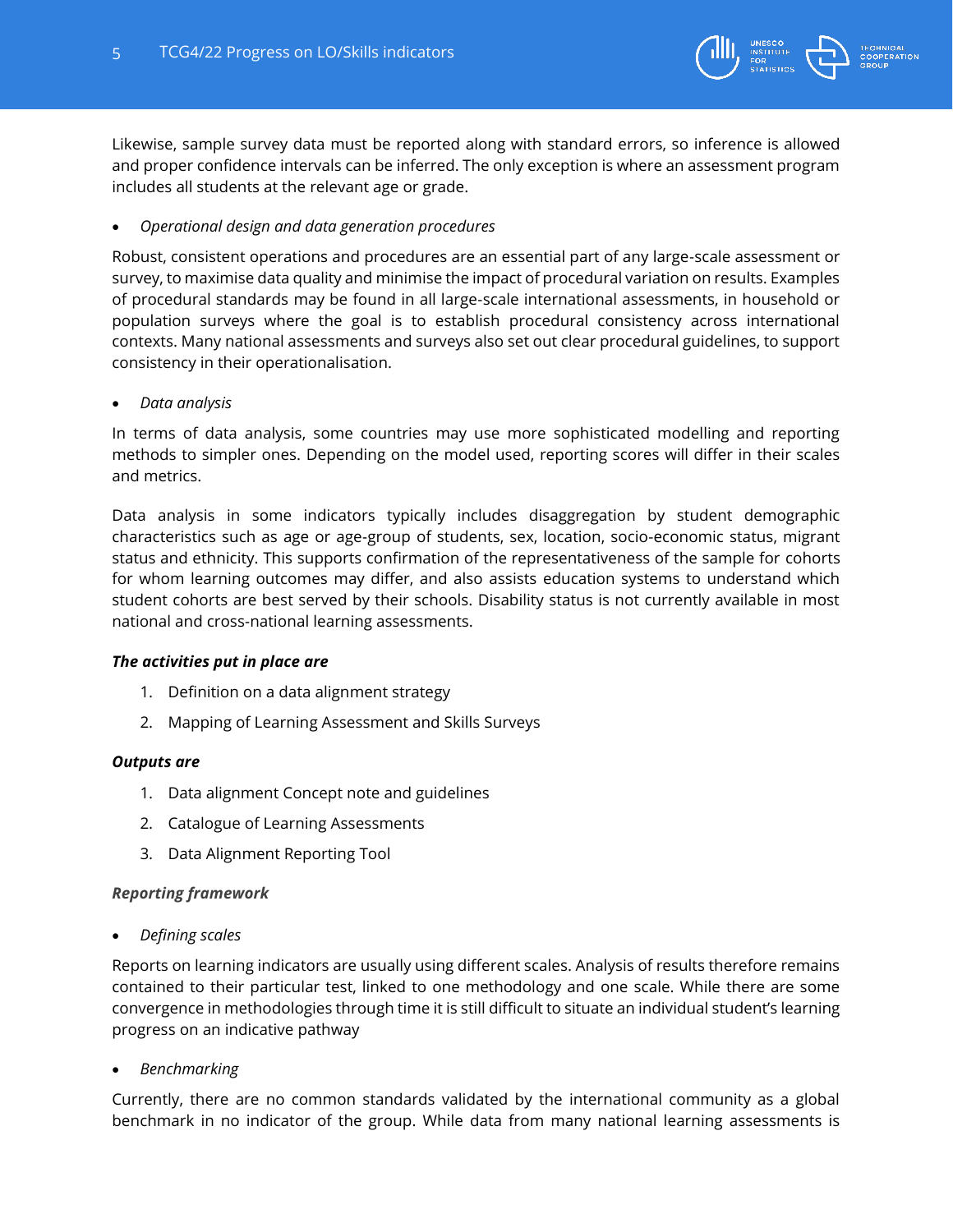

available now, every country sets its own standards so the performance levels defined in these assessments may not always be consistent.

**Over time**, benchmarks will be identified and linking will be established to facilitate comparison.

*Linking to a common scale* 

The process of linking for comparability needs to be established.

#### *The activities put in place are*

- 1. Linking concept note and protocols for social moderation and psychometric linking
- 2. Finalization on benchmarking

#### *Outputs are*

1. UIS reporting Scale with benchmarks

## *Format for reporting: long terms and interim reporting*

In general, reporting format aims to communicate two pieces of information:

- 1. the percentage of students meeting minimum proficiency standards for the relevant domain and measurement point; and
- 2. the conditions under which the percentage can be considered comparable to the percentage reported from another country, including any caveats that may affect comparability.

In the first round of reporting, the number of caveats on comparability (limitations) is likely to outweigh the number of conditions under which cross-country comparability can be considered (possibilities). This does not detract from the value of interim reporting, recalling that the primary goal of SDG reporting is not to compare results across countries, but to inform system improvement within individual countries or country groups. Over time, possibilities for international comparability may increase, but this primary purpose will remain until the criteria for

#### *The activities put in place are*

- 1. Definition of a protocol for interim reporting that incorporates the long term views
- 2. Validation process Concept Note

#### *Outputs are*

- 1. Protocol for interim reporting
- 2. Guide for countries on how to report for LO/Skills indicators and the validation process

#### **An example: activities and outputs for reporting indicator 4.1.1.**

The whole process for indicator 4.1.1. is summarized in Table and Figure below that includes the UIS capacity development activities.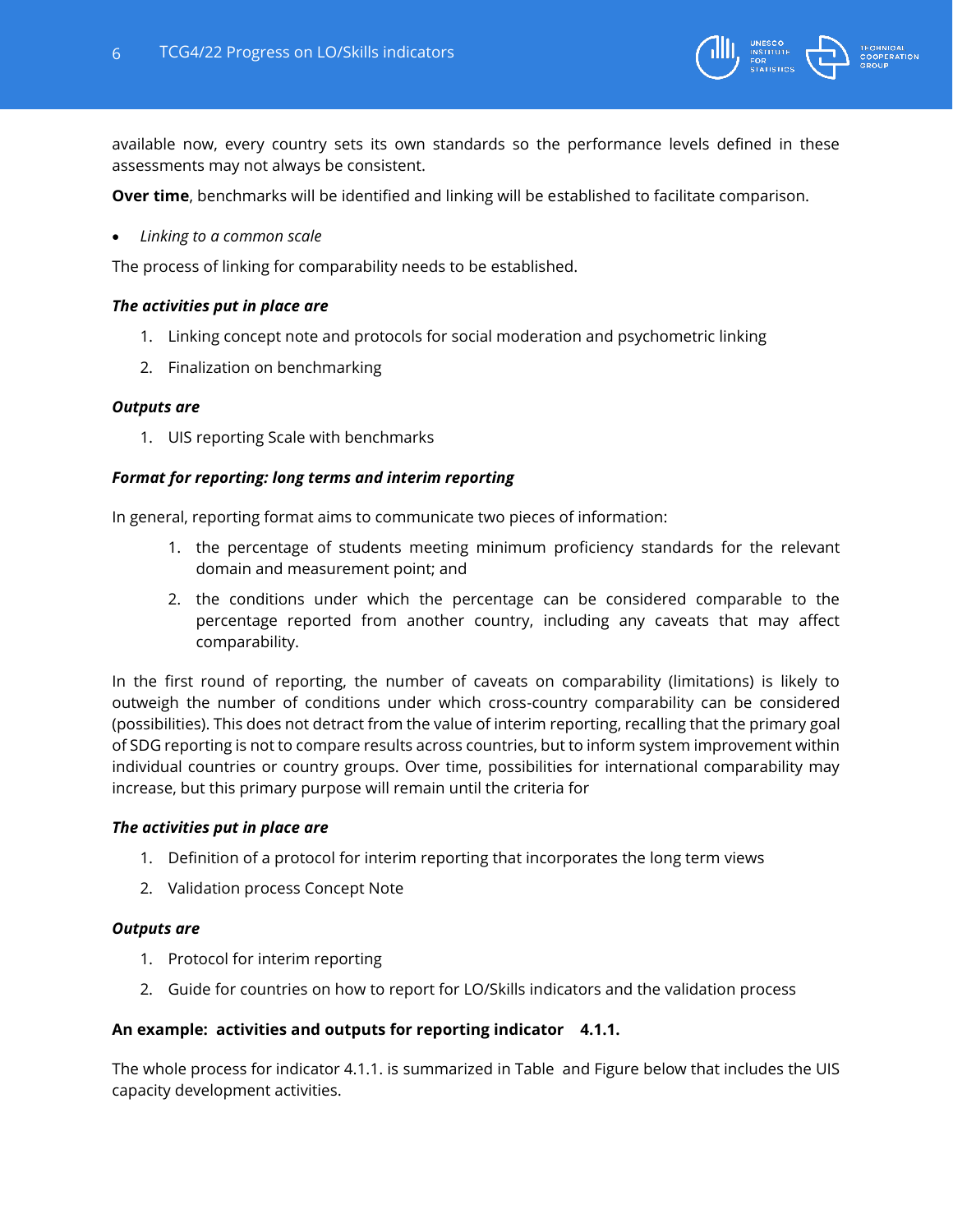

| <b>Steps</b>                                            | <b>Actions</b>                                              | <b>Tools/Proce</b><br><b>SS</b>                                  | <b>Output</b>                          | <b>Responsible</b>                                                                   | <b>Progress to</b><br><b>Date</b>                                                   | <b>Expected</b><br>date of<br><b>Completio</b><br>$\mathsf{n}$ |
|---------------------------------------------------------|-------------------------------------------------------------|------------------------------------------------------------------|----------------------------------------|--------------------------------------------------------------------------------------|-------------------------------------------------------------------------------------|----------------------------------------------------------------|
| <b>Objectives</b>                                       |                                                             |                                                                  |                                        |                                                                                      |                                                                                     |                                                                |
| Global                                                  | Reporting                                                   | UIS reporting<br>protocol                                        | Databases                              | UIS                                                                                  | Doc<br>Lit                                                                          | 2017                                                           |
| National                                                | Improvement<br>Plan if needed                               | Catalogue of<br>Learning<br>Assessment<br>(modules 1<br>and $2)$ | Mapping<br>characteristics             | UIS/Partners                                                                         | Pilot<br>Modules 1<br>and $2$<br>undergoing                                         | 2018                                                           |
|                                                         |                                                             | Data<br>alignment<br>recording<br>tool (DART)                    | Mapping results                        | UIS/technical<br>Partners                                                            | CN finished<br>Tool in<br>developme<br>nt                                           | 2018                                                           |
|                                                         |                                                             | System-Wide<br>Analysis of<br>Assessment<br>Practices<br>(SWAAP) | Concept Note<br>Tool                   | <b>ACER</b>                                                                          | Concept<br>Note for<br>discussion                                                   | 2018                                                           |
| <b>UIS Reporting Scale</b>                              |                                                             |                                                                  |                                        |                                                                                      |                                                                                     |                                                                |
| Constructio<br>1.<br>n of UIS<br><b>Reporting Scale</b> | 1. Contents<br>standards                                    | Mapping of<br><b>CNA</b>                                         |                                        | UIS/IBE mapping of<br><b>CNAFs</b><br>IEA/Regional Work<br>would round up<br>process | Mapping<br>for Math<br>NAFs and<br><b>CNA</b><br>finalized<br>Reading<br>Undergoing | 2018                                                           |
|                                                         |                                                             | UIS<br>proposed<br>definition on<br>Concepts                     | UIS Draft GFFR                         | UIS/IBE mapping of<br><b>NAFs</b>                                                    | Math<br>almost<br>finalized<br>Reading in<br>Progress                               | 2018                                                           |
|                                                         |                                                             | Mapping pf<br>CNA PLs and<br><b>PLDs</b>                         | UIS Draft PL<br>PLD                    | UIS/IBE mapping of<br><b>NAFs</b>                                                    | CN<br>proposal<br>Guidelines<br>and<br>protocols                                    | 2018                                                           |
|                                                         | 2. Number<br>and name of<br>Prof Levels                     | Mapping and<br>experts<br>judgment                               | UIS Draft levels                       | UIS led with<br>experts/countries                                                    | <b>CN</b><br>proposal<br>Guidelines<br>and<br>protocols                             | 2018                                                           |
|                                                         | 3. Policy<br>Proficiency<br>level<br>descriptors            | UIS Proposal                                                     | UIS Draft PLDs                         | UIS led with<br>experts/countries                                                    | CN<br>proposal<br>Guidelines<br>and<br>protocols                                    | 2018                                                           |
|                                                         | 4. Full<br>definition of<br>the<br>Performance<br>Standards | UIS proposal                                                     | UIS Complete<br>description of<br>PLDs | UIS led with<br>experts/countries                                                    | CN<br>proposal<br>Guidelines<br>and<br>protocols                                    | 2018                                                           |
| <b>Data alignment for reporting</b>                     |                                                             |                                                                  |                                        |                                                                                      |                                                                                     |                                                                |
|                                                         | 1. Mapping<br>alignment of                                  | Protocol<br>concept note                                         | Degree of<br>Alignment                 | UIS/Experts/techni<br>cal partners                                                   | <b>CN</b><br>proposal                                                               | 2018                                                           |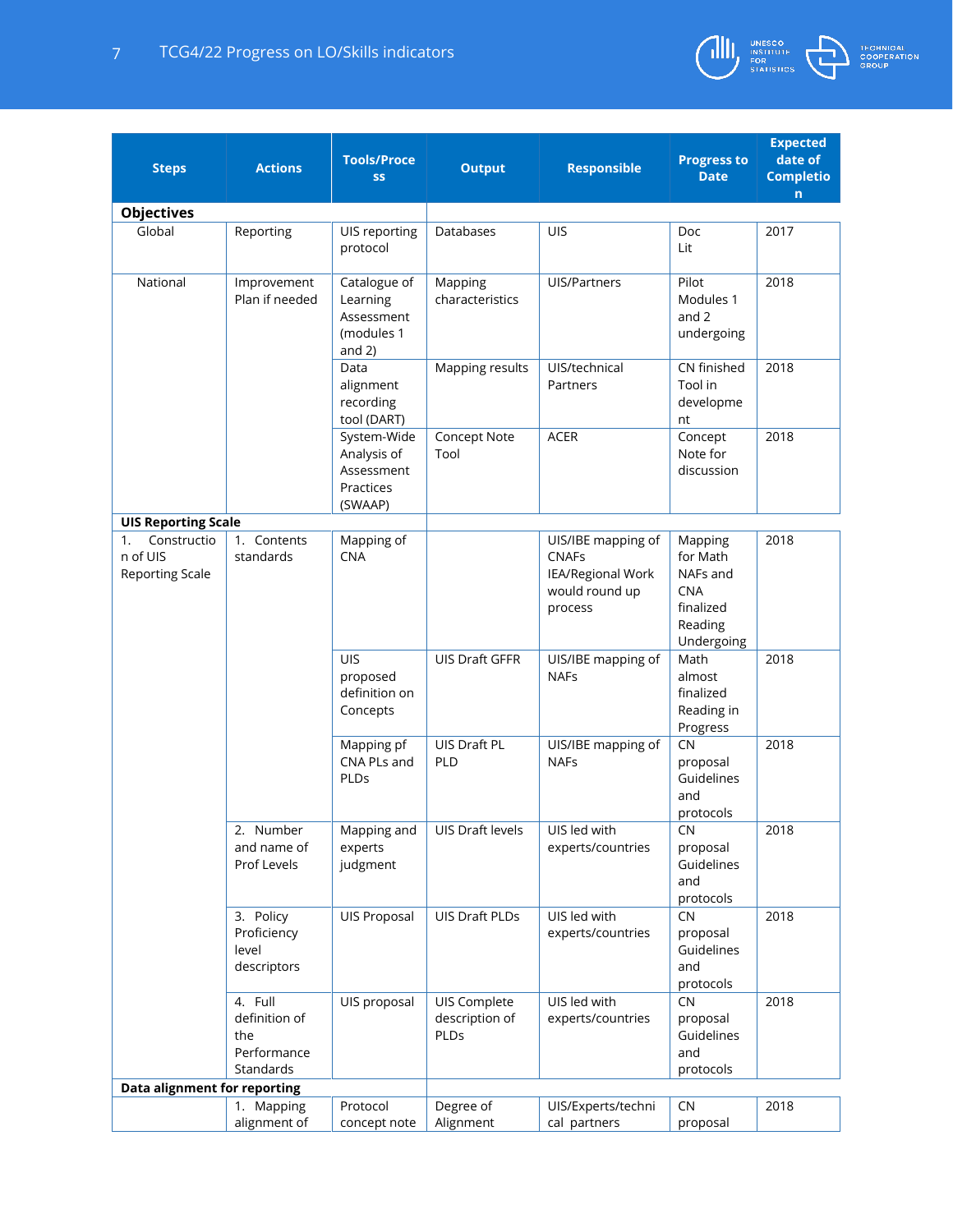

| Socially-<br>2.<br>Moderated<br>Alignment <sup>2</sup> | Policy Level<br>Descriptors                                            | Protocol                 | Protocol for                     |                                    | Guidelines<br>and<br>protocols<br><b>CN</b>             | 2018 |
|--------------------------------------------------------|------------------------------------------------------------------------|--------------------------|----------------------------------|------------------------------------|---------------------------------------------------------|------|
|                                                        | 2. Set socially<br>moderated<br>Performance<br>levels                  | concept note             | mapping<br>Experts/Countri<br>es | UIS/Experts/techni<br>cal partners | proposal<br>Guidelines<br>and<br>protocols              |      |
| 3.<br>Psychometr<br>ic Alignment <sup>3</sup>          | Alignment<br>1.                                                        | Protocol /<br>Meeting    | Experts                          | UIS/Partners                       | <b>CN</b><br>proposal<br>Guidelines<br>and<br>protocols | 2018 |
|                                                        | Concordan<br>2 <sub>1</sub><br>ce                                      | Protocol /<br>Field Work | Degree of<br>Alignment           | UIS/Partners                       | Guidelines                                              | 2020 |
|                                                        | 3. Test and/or<br>item based<br>linking<br>4. Pair Wise<br>Comparison? | Protocol /<br>Field Work | Degree of<br>Alignment           | UIS/Partners                       | Guidelines<br>and<br>protocols                          | 2020 |
| Procedural<br>4.                                       | 1. Define                                                              | Sampling                 | Protocol                         | UIS/Partners                       | Guidelines                                              | 2018 |
| Alignment                                              | minimum set<br>of processes                                            | Rate of<br>response      | Protocol                         | UIS/Partners                       | and<br>protocols                                        |      |
|                                                        | that grant<br>quality                                                  | Translation              | Protocol                         | UIS/Partners                       |                                                         |      |

# **Figure 1**



<sup>&</sup>lt;sup>2</sup> Key for countries either not participating in a global or regional assessment, or who may be participating in those, but do not wish to report based on them, and wish to report based on a national assessment. It is necessary because psychometric alignment may not be possible as there may not be enough shared items between the UIS-RS and the national assessments, especially at first.

<sup>&</sup>lt;sup>3</sup> Only possible when there are enough shared items.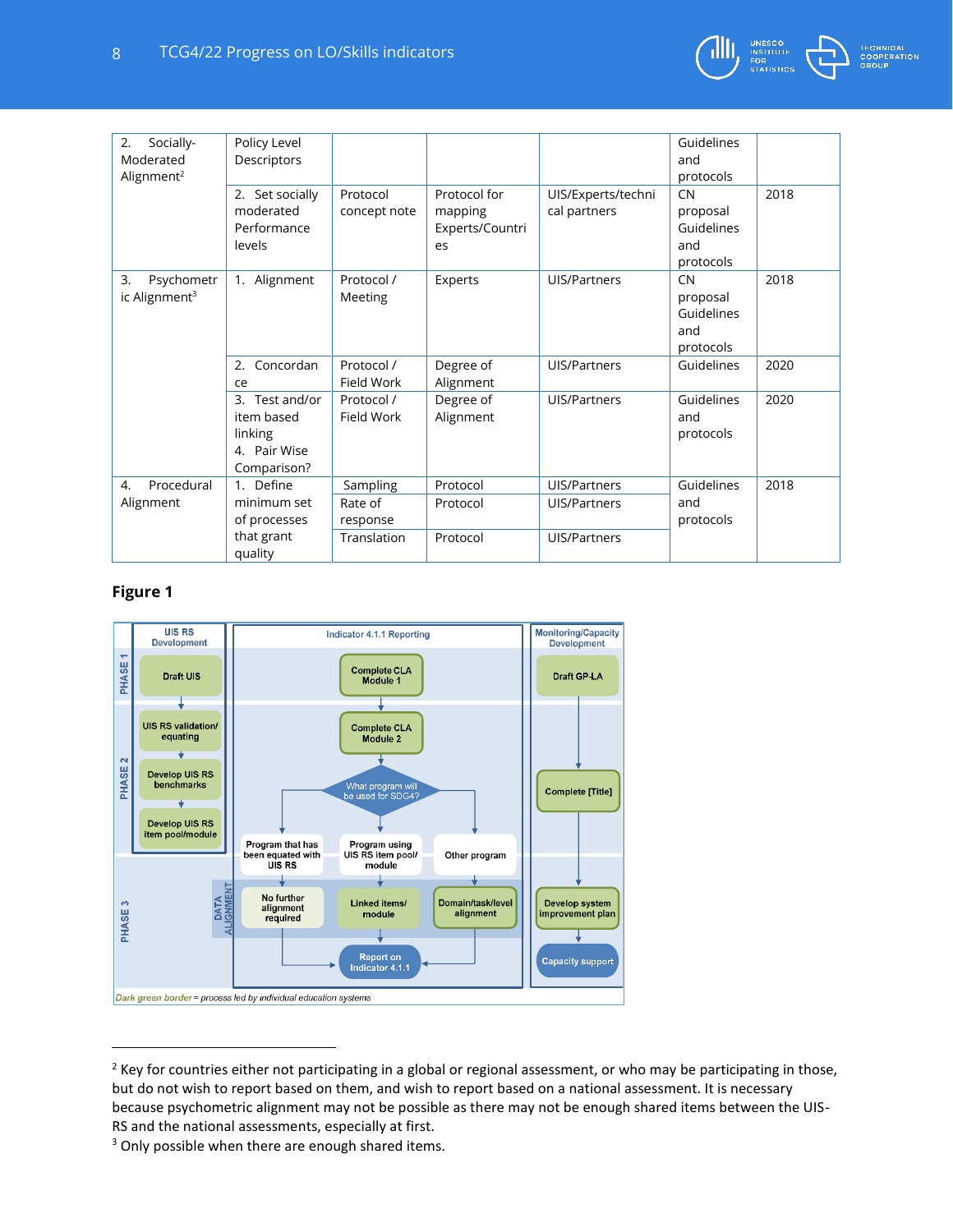# **GAML – Indicator Development**

| Indicator | <b>Theme</b>      | <b>Issues</b>                                                                          |
|-----------|-------------------|----------------------------------------------------------------------------------------|
| 4.1.1.b/c | Reading and       | Work plan addressing                                                                   |
|           | Mathematics at    | Global comparability with Global Framework for Reference                               |
|           | the End of        | Definition of proficiency levels and description of levels<br>$\overline{\phantom{a}}$ |
|           | Primary and end   | Benchmarks, one on each measurement point<br>$\Box$                                    |
|           | of lower          | Long and interim reporting strategy<br>$\overline{\phantom{a}}$                        |
|           | secondary         | Possibility of stand-alone module<br>$\Box$                                            |
| 4.1.1. a  | Reading and       | Work plan addressing                                                                   |
|           | Mathematics at    | Global comparability with Global Framework for Reference<br>$\overline{\phantom{a}}$   |
|           | the early grades  | Specificities of the indicator<br>$\overline{\phantom{a}}$                             |
|           |                   | Definition of proficiency levels and description of levels                             |
|           |                   | Benchmark                                                                              |
|           |                   | Long and interim reporting strategy                                                    |
|           |                   | Possibility of stand-alone module                                                      |
| 4.2.1     | <b>ECD</b>        | Support to UNICEF                                                                      |
|           | developmentally   | Definition on three domains (learning, health, psychosocial)                           |
|           | -on-track         | Definition of developmentally-on-track on the composite of three domains               |
|           |                   | Development of reporting scale                                                         |
|           |                   | Benchmarks                                                                             |
|           |                   | Long and interim reporting strategy<br>$\overline{\phantom{a}}$                        |
|           |                   | Possibility of stand-alone module                                                      |
| 4.4.2     | Funding           | Work plan addressing                                                                   |
|           | formulas          | Global comparability with Global Framework for Reference<br>$\blacksquare$             |
|           |                   | Definition of proficiency levels<br>$\overline{\phantom{a}}$                           |
|           |                   | Benchmarks<br>$\overline{\phantom{a}}$                                                 |
|           |                   | Long and Interim Reporting strategy                                                    |
|           |                   | Possibility of stand-alone module                                                      |
| 4.6.1     | Country           | Work plan addressing                                                                   |
|           | participation and | Comparability with expanded Framework for Reference                                    |
|           | coverage issues   | Definition of proficiency levels<br>$\overline{\phantom{a}}$                           |
|           |                   | Benchmarks<br>$\blacksquare$                                                           |
|           |                   | Implementation options to encourage country participation<br>$\overline{\phantom{a}}$  |
|           |                   | Long and interim reporting strategy                                                    |
|           |                   | Possibility of stand-alone module                                                      |
| 4.7.4     | GCED              | Work plan addressing more fundamental issues                                           |
|           |                   | Relevant of global comparability in GCED                                               |
|           |                   | Possibility of common definitions and proficiency levels                               |
|           |                   | Target group - age/grade and in/out of school youth                                    |
|           |                   | Defining benchmarks                                                                    |
|           |                   | Reporting strategy, use existing ICCS or 'link' across existing national               |
|           |                   | assessments                                                                            |
|           |                   | Commission studies to examine the fundamental issues                                   |
| 4.7.5     | ESD               | Work plan addressing more fundamental issues                                           |
|           |                   | Relevant of global comparability in ESD                                                |
|           |                   | Possibility of common definitions and proficiency levels                               |
|           |                   | Target group - age/grade and in/out of school youth                                    |
|           |                   | Defining benchmarks                                                                    |
|           |                   | No existing cross-national assessment except PISA but the assessment                   |
|           |                   | might not repeat                                                                       |
|           |                   | Reporting strategy                                                                     |
|           |                   | Commission studies to examine the fundamental issues                                   |

ULL UNESCO

**TECHNICAL<br>COOPERATION<br>GROUP**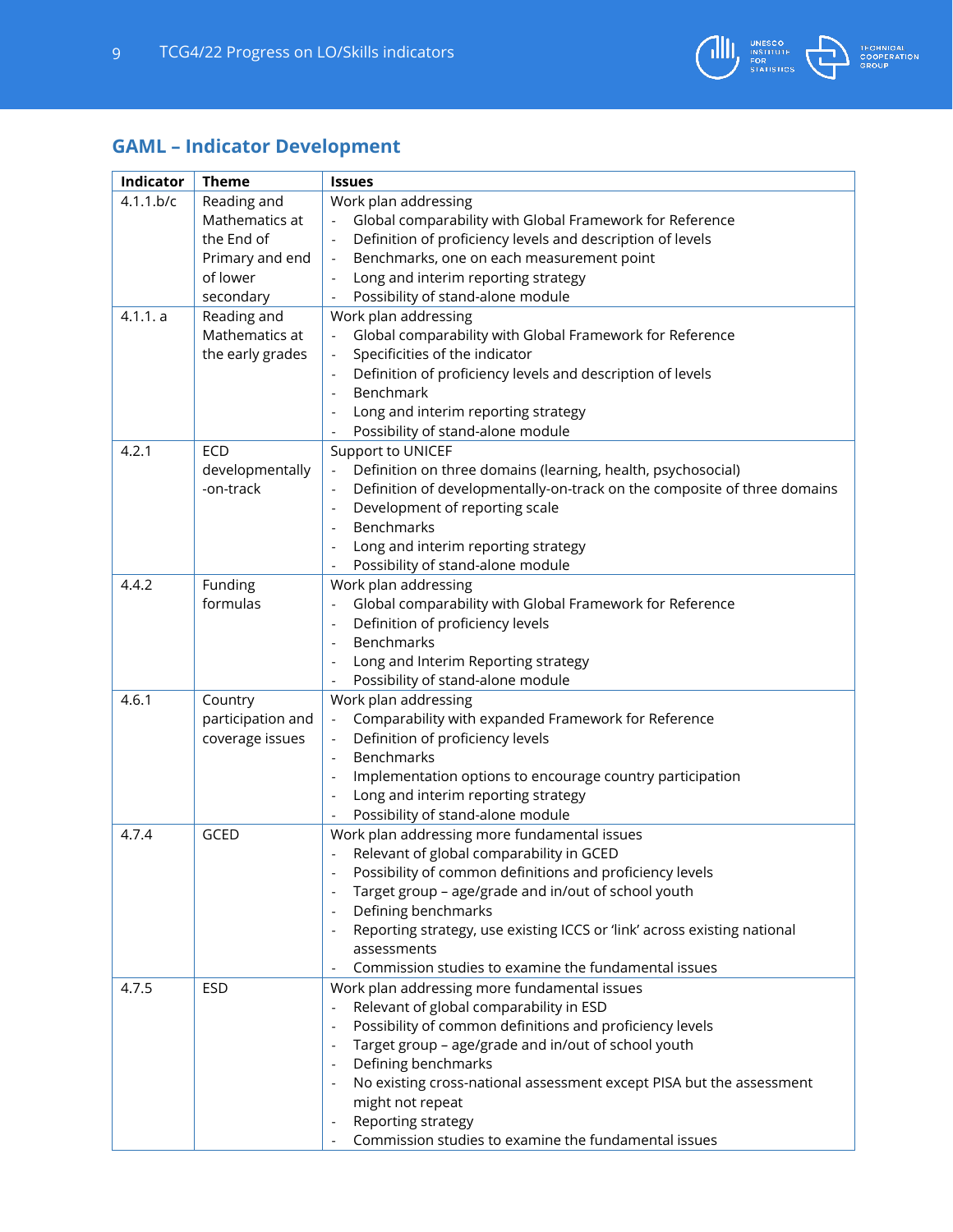

# **GAML Work Plan**

|                       |                                                                                                                                                                                                                                    |       |         | 2017   |            | 2018    |         |        |             |  |  |
|-----------------------|------------------------------------------------------------------------------------------------------------------------------------------------------------------------------------------------------------------------------------|-------|---------|--------|------------|---------|---------|--------|-------------|--|--|
|                       |                                                                                                                                                                                                                                    | Jan - | April - | July - | Oct -      | $Jan -$ | April - | July - | Oct -       |  |  |
|                       |                                                                                                                                                                                                                                    | Mar   | June    | Sep    | <b>Dec</b> | Mar     | June    | Sep    | Dec         |  |  |
| <b>Task Force 4.1</b> |                                                                                                                                                                                                                                    |       |         |        |            |         |         |        |             |  |  |
| <b>Indicator</b>      | Proportion of children and young people: (a) in Grade 2 or 3; (b) at the end of primary education; (c) at the end of<br>lower secondary achieving at least a minimum proficiency level in (i) reading and (ii) mathematics, by sex |       |         |        |            |         |         |        |             |  |  |
|                       | <b>Expected output 1:</b> Conceptual framework -<br>Global Framework for Reference                                                                                                                                                 |       |         |        |            |         |         | Math   | Readi<br>ng |  |  |
|                       | <b>Expected outcome: Reference framework of</b>                                                                                                                                                                                    |       |         |        |            |         |         |        |             |  |  |
|                       | contents and competencies to guide<br>teaching, learning and assessment                                                                                                                                                            |       |         |        |            |         |         |        |             |  |  |
|                       | Reference list and coding scheme to help                                                                                                                                                                                           |       |         |        |            |         |         |        |             |  |  |
|                       | systematically map national mathematics<br>assessment frameworks                                                                                                                                                                   |       |         |        |            |         |         |        |             |  |  |
|                       | Database of the mapping of national                                                                                                                                                                                                |       |         |        |            | Math    | Readi   |        |             |  |  |
|                       | mathematics assessment frameworks<br>Reference list and coding scheme to help                                                                                                                                                      |       |         |        |            |         | ng      |        |             |  |  |
|                       | systematically map national reading                                                                                                                                                                                                |       |         |        |            |         |         |        |             |  |  |
|                       | assessment frameworks<br>Database of the mapping of national reading                                                                                                                                                               |       |         |        |            |         |         |        |             |  |  |
|                       | assessment frameworks                                                                                                                                                                                                              |       |         |        |            |         |         |        |             |  |  |
|                       | Database of the cross-national assessments'<br>proficiency descriptors                                                                                                                                                             |       |         |        |            |         |         |        |             |  |  |
|                       | Database of the cross-national assessment                                                                                                                                                                                          |       |         |        |            |         |         |        |             |  |  |
|                       | mathematics and reading frameworks<br>Mapping of the mathematics and reading                                                                                                                                                       |       |         |        |            |         |         |        |             |  |  |
|                       | reference list and the respective reporting                                                                                                                                                                                        |       |         |        |            |         |         |        |             |  |  |
|                       | scales<br>Global consultation of the mathematics and                                                                                                                                                                               |       |         |        |            |         |         |        | Readi       |  |  |
|                       | reading reference frameworks                                                                                                                                                                                                       |       |         |        |            |         |         | Math   | ng          |  |  |
| Activities            | Expected output 2: Methodological framework - Reporting Scale and Proficiency Benchmarking                                                                                                                                         |       |         |        |            |         |         |        |             |  |  |
|                       | Expected outcome 2: A developed reporting scale and consensus reached proficiency benchmark for each<br>measurement point and the performance descriptors                                                                          |       |         |        |            |         |         |        |             |  |  |
|                       | Learning progression explorer that describe                                                                                                                                                                                        |       |         |        |            |         |         |        |             |  |  |
|                       | mathematics and reading reporting scale<br>Performance descriptors writing workshop                                                                                                                                                |       |         |        |            |         |         |        |             |  |  |
|                       | Proposed proficiency descriptors                                                                                                                                                                                                   |       |         |        |            |         |         |        |             |  |  |
|                       | UIS-PM performance levels' descriptors and                                                                                                                                                                                         |       |         |        |            |         |         |        |             |  |  |
|                       | labels                                                                                                                                                                                                                             |       |         |        |            |         |         |        |             |  |  |
|                       | Expected output 3: Reporting framework - Quality assurance and data alignment to reporting scale                                                                                                                                   |       |         |        |            |         |         |        |             |  |  |
|                       | <b>Expected outcome 3:</b> Clear protocol for reporting against indicator 4.1.1                                                                                                                                                    |       |         |        |            |         |         |        |             |  |  |
|                       | Data Alignment Reporting Tool (DART)                                                                                                                                                                                               |       |         |        |            |         |         |        |             |  |  |
|                       | Quality assurance content and data<br>alignment workshops                                                                                                                                                                          |       |         |        |            |         |         |        |             |  |  |
|                       | Standard-setting (social moderation)                                                                                                                                                                                               |       |         |        |            |         |         |        |             |  |  |
|                       | workshops to define benchmarks for each<br>measurement point                                                                                                                                                                       |       |         |        |            |         |         |        |             |  |  |
|                       | Concordance table to establish psychometric                                                                                                                                                                                        |       |         |        |            |         |         |        |             |  |  |
|                       | linking between selected regional and<br>international assessments                                                                                                                                                                 |       |         |        |            |         |         |        |             |  |  |
|                       | Interim Reporting Strategy                                                                                                                                                                                                         |       |         |        |            |         |         |        |             |  |  |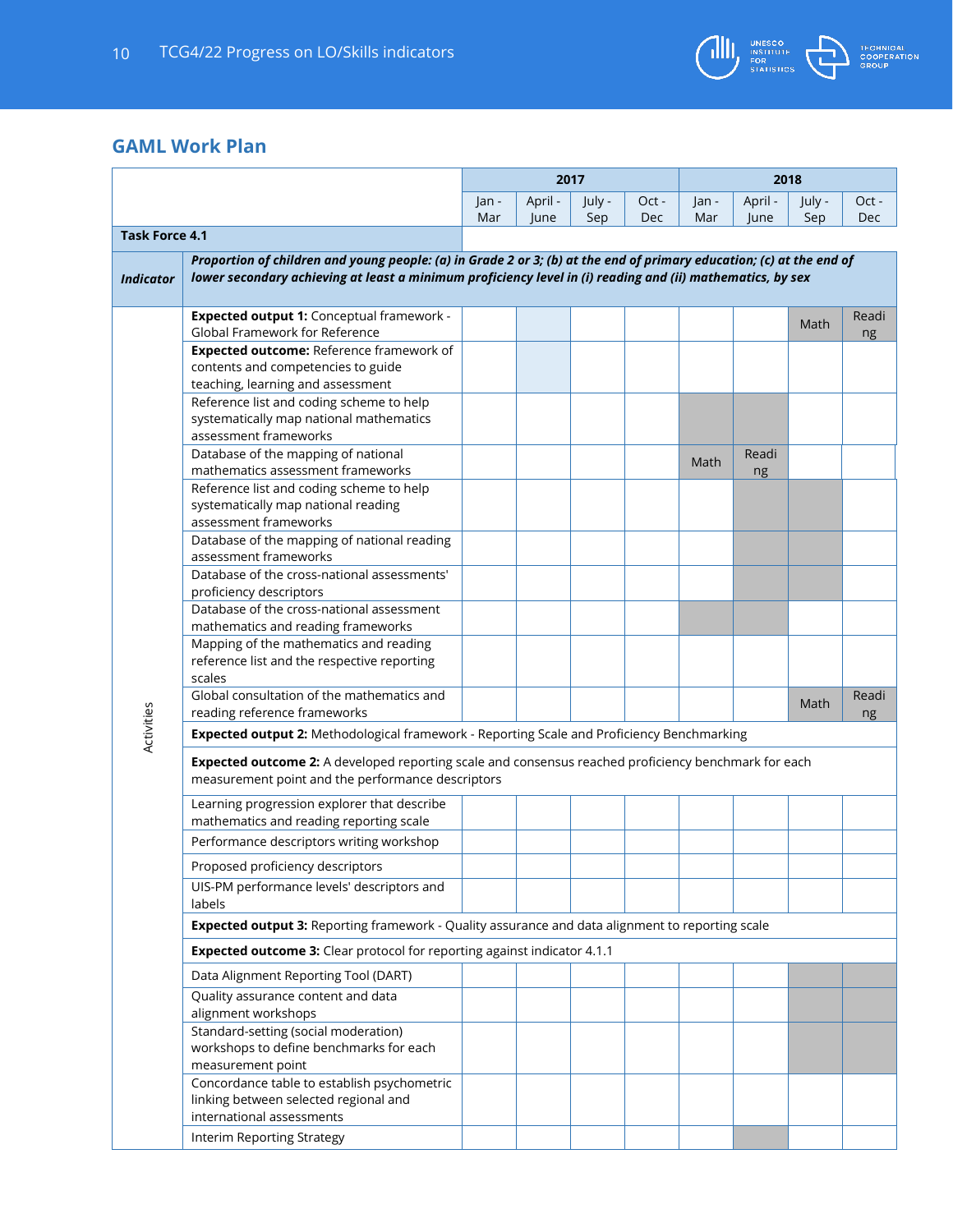

|                       |                                                                                                                                                                                                |                |                 | 2017          |                       | 2018           |                 |               |                     |  |
|-----------------------|------------------------------------------------------------------------------------------------------------------------------------------------------------------------------------------------|----------------|-----------------|---------------|-----------------------|----------------|-----------------|---------------|---------------------|--|
|                       |                                                                                                                                                                                                | $Jan -$<br>Mar | April -<br>June | July -<br>Sep | $Oct -$<br><b>Dec</b> | $ an -$<br>Mar | April -<br>June | July -<br>Sep | Oct -<br><b>Dec</b> |  |
|                       | Catalogue of learning assessments 2.0 (CLA<br>2.0) to collect national assessment meta-<br>information and performance level data                                                              |                |                 |               |                       |                |                 |               |                     |  |
|                       | Background questionnaire module                                                                                                                                                                |                |                 |               |                       |                |                 |               |                     |  |
|                       | Expected output 4: Research, comparative analysis, policy and concept papers addressing specific methodological<br>development                                                                 |                |                 |               |                       |                |                 |               |                     |  |
|                       | Expected outcome 4: Sound methodological decisions based on research                                                                                                                           |                |                 |               |                       |                |                 |               |                     |  |
|                       | The commonality and difference of regional<br>and international assessments                                                                                                                    |                |                 |               |                       |                |                 |               |                     |  |
|                       | The Value of Learning Data: A case for<br>Investing in cross-national Assessment                                                                                                               |                |                 |               |                       |                |                 |               |                     |  |
|                       | A Review of the use of cross-national<br>assessments data in educational practices                                                                                                             |                |                 |               |                       |                |                 |               |                     |  |
|                       | Mind the Gap: Proposal for a Standardised<br>Measure for SDG 4 - Education 2030 Agenda                                                                                                         |                |                 |               |                       |                |                 |               |                     |  |
|                       | The Methodology for a Global Composite<br>Indicator for Education: Counting the<br>Number of Children Not Learning                                                                             |                |                 |               |                       |                |                 |               |                     |  |
|                       | More Than One-Half of Children and<br>Adolescents Are Not Learning Worldwide                                                                                                                   |                |                 |               |                       |                |                 |               |                     |  |
|                       | Analysis of results of 2017 Survey of Cross-<br>national Assessments                                                                                                                           |                |                 |               |                       |                |                 |               |                     |  |
|                       | Expected output 5: Special measurement strategy for early grades including short-term strategy                                                                                                 |                |                 |               |                       |                |                 |               |                     |  |
|                       | Expected outcome 5: Specificities of early grades and cultural heterogeneity properly addressed                                                                                                |                |                 |               |                       |                |                 |               |                     |  |
|                       | Convene a group of experts who can bring<br>the latest research, evidence, and data to<br>bear on the drafting of a longer-term<br>measurement strategy for Indicator 4.1.1a                   |                |                 |               |                       |                |                 |               |                     |  |
|                       | Countries brought into the discussions on<br>Indicator 4.1.1a in order to ensure that the<br>proposed measurement approaches are<br>sufficiently adaptive and responsive to their<br>contexts. |                |                 |               |                       |                |                 |               |                     |  |
|                       | Stand-alone module as a global public good                                                                                                                                                     |                |                 |               |                       |                |                 |               |                     |  |
| <b>Task Force 4.2</b> |                                                                                                                                                                                                |                |                 |               |                       |                |                 |               |                     |  |
| Indicator             | Proportion of children under 5 years of age who are developmentally on track in health, learning and psychosocial well-being,<br>by sex                                                        |                |                 |               |                       |                |                 |               |                     |  |
|                       | <b>Expected output 1:</b> Conceptual framework - Mapping of early childhood initiatives                                                                                                        |                |                 |               |                       |                |                 |               |                     |  |
|                       | <b>Expected outcome 1:</b> Knowledge of methodologies and approaches                                                                                                                           |                |                 |               |                       |                |                 |               |                     |  |
|                       | Convene researchers/holders of large-scale<br>data sets to map out methodology and<br>approach                                                                                                 |                |                 |               |                       |                |                 |               |                     |  |
| Activities            | <b>Expected output 2: Methodology</b><br>framework - reporting scale and<br>developmentally-on-track benchmark                                                                                 |                |                 |               |                       |                |                 |               |                     |  |
|                       | <b>Expected outcome 2: Develop report scale</b><br>for indicator 4.2.1                                                                                                                         |                |                 |               |                       |                |                 |               |                     |  |
|                       | Methodology work to develop reporting<br>scale for ECD                                                                                                                                         |                |                 |               |                       |                |                 |               |                     |  |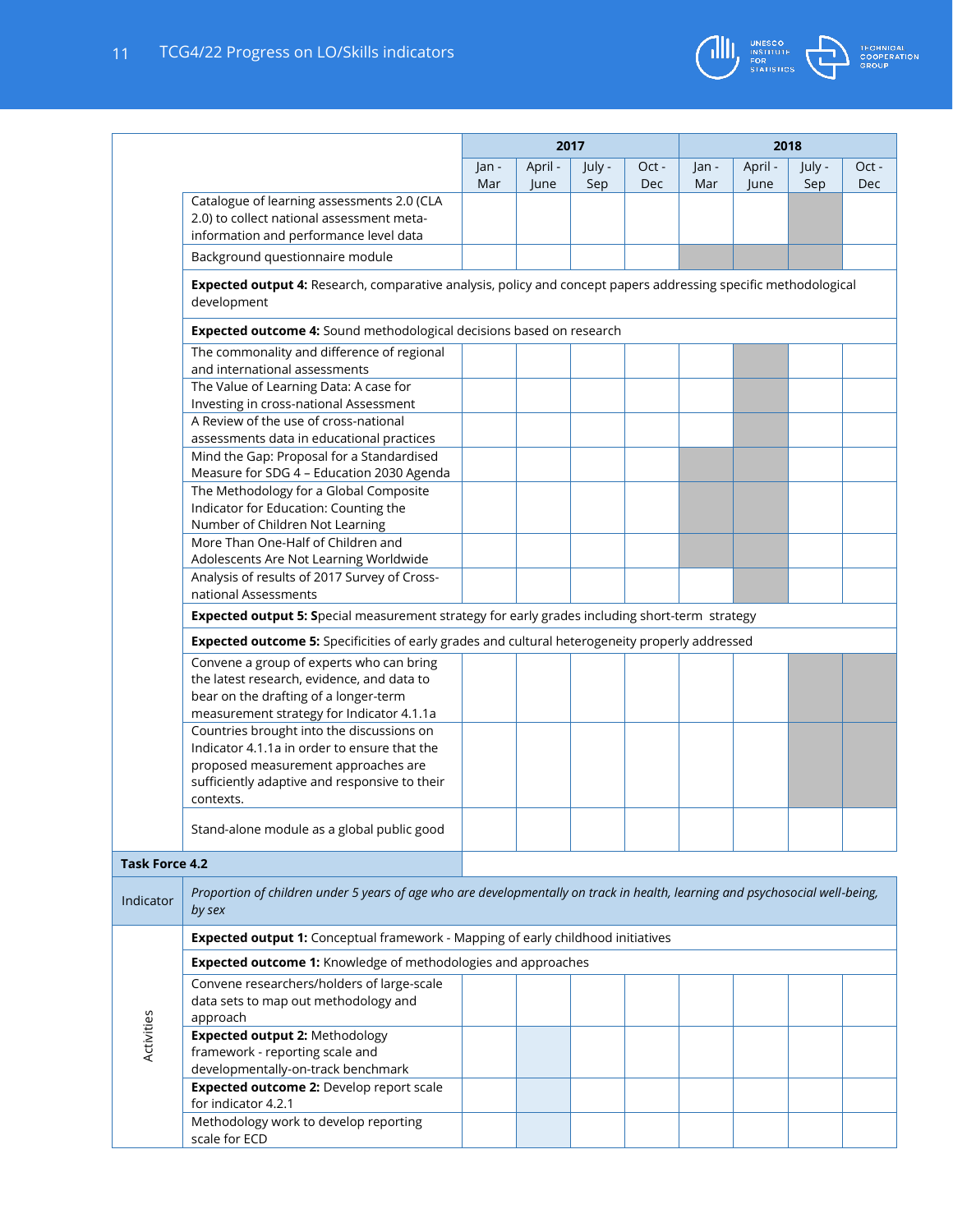

| <b>TECHNICAL</b>  |
|-------------------|
| <b>COOPERATIO</b> |
| <b>GROUP</b>      |

|                       |                                                                                                                                                              | 2018<br>2017 |         |        |       |                                       |      |     |     |  |
|-----------------------|--------------------------------------------------------------------------------------------------------------------------------------------------------------|--------------|---------|--------|-------|---------------------------------------|------|-----|-----|--|
|                       |                                                                                                                                                              | Jan -        | April - | July - | Oct - | April -<br>July -<br>Oct -<br>$ an -$ |      |     |     |  |
|                       | Convene experts including member state                                                                                                                       | Mar          | June    | Sep    | Dec   | Mar                                   | June | Sep | Dec |  |
|                       | countries to define what it means by                                                                                                                         |              |         |        |       |                                       |      |     |     |  |
|                       | developmentally-on-track                                                                                                                                     |              |         |        |       |                                       |      |     |     |  |
|                       | <b>Expected output 3: Reporting framework -</b>                                                                                                              |              |         |        |       |                                       |      |     |     |  |
|                       | preliminary work in collecting information<br>from countries                                                                                                 |              |         |        |       |                                       |      |     |     |  |
|                       | <b>Expected outcome 3: Meta information to</b>                                                                                                               |              |         |        |       |                                       |      |     |     |  |
|                       | inform the development of reporting                                                                                                                          |              |         |        |       |                                       |      |     |     |  |
|                       | framework                                                                                                                                                    |              |         |        |       |                                       |      |     |     |  |
|                       | Catalogue of learning assessments 2.0 (CLA                                                                                                                   |              |         |        |       |                                       |      |     |     |  |
|                       | 2.0) to collect meta-information and<br>performance level data from countries                                                                                |              |         |        |       |                                       |      |     |     |  |
|                       | <b>Expected output 4: Final interim reporting protocol</b>                                                                                                   |              |         |        |       |                                       |      |     |     |  |
|                       | <b>Expected outcome 4:</b> Use of existing initiatives to report against indicator 4.2.1                                                                     |              |         |        |       |                                       |      |     |     |  |
|                       | Identify psychometricians from each team to                                                                                                                  |              |         |        |       |                                       |      |     |     |  |
|                       | work in partnership with the expert group to                                                                                                                 |              |         |        |       |                                       |      |     |     |  |
|                       | complete the analyses and make                                                                                                                               |              |         |        |       |                                       |      |     |     |  |
|                       | recommendations for using the findings to<br>inform the interim reporting strategy                                                                           |              |         |        |       |                                       |      |     |     |  |
|                       | Stand-alone Module as a global public good                                                                                                                   |              |         |        |       |                                       |      |     |     |  |
| <b>Task Force 4.4</b> |                                                                                                                                                              |              |         |        |       |                                       |      |     |     |  |
|                       |                                                                                                                                                              |              |         |        |       |                                       |      |     |     |  |
| Indicator             | 4.4.2: Proportion of youth and adults with information and communications technology (ICT) skills, by type of skill                                          |              |         |        |       |                                       |      |     |     |  |
|                       | 4.4.2: Percentage of youth/adults who have achieved at least a minimum level of proficiency in digital literacy skills                                       |              |         |        |       |                                       |      |     |     |  |
|                       | Expected output 1: Conceptual framework - Global Competency Framework of Reference on digital literacy skills                                                |              |         |        |       |                                       |      |     |     |  |
|                       | <b>Expected outcome 1:</b> A definition of digital literacy skills                                                                                           |              |         |        |       |                                       |      |     |     |  |
|                       | Paper with the review existing cross-national                                                                                                                |              |         |        |       |                                       |      |     |     |  |
|                       | and national competence, curriculum and                                                                                                                      |              |         |        |       |                                       |      |     |     |  |
|                       | assessment frameworks of ICT and digital<br>literacy skills                                                                                                  |              |         |        |       |                                       |      |     |     |  |
|                       | Mapping of competency frameworks for                                                                                                                         |              |         |        |       |                                       |      |     |     |  |
|                       | digital literacy                                                                                                                                             |              |         |        |       |                                       |      |     |     |  |
| Activities            | Global consultation of the competency<br>framework                                                                                                           |              |         |        |       |                                       |      |     |     |  |
|                       | Expected output 2: Catalogue of assessments of ICT and digital literacy skills                                                                               |              |         |        |       |                                       |      |     |     |  |
|                       | Expected outcome 2: Identify assessments of ICT and digital literacy skills                                                                                  |              |         |        |       |                                       |      |     |     |  |
|                       | Commission the development and rolling out                                                                                                                   |              |         |        |       |                                       |      |     |     |  |
|                       | at a pilot stage a catalogue of assessments of                                                                                                               |              |         |        |       |                                       |      |     |     |  |
|                       | ICT and digital literacy skills                                                                                                                              |              |         |        |       |                                       |      |     |     |  |
|                       | Stand-alone Module as a global public good                                                                                                                   |              |         |        |       |                                       |      |     |     |  |
| <b>Task Force 4.6</b> |                                                                                                                                                              |              |         |        |       |                                       |      |     |     |  |
| Indicator             | Proportion of population in a given age group achieving at least a fixed level of proficiency in functional (a) literacy and<br>(b) numeracy skills, by sex. |              |         |        |       |                                       |      |     |     |  |
|                       | Expected output 1: Conceptual framework - Define functional literacy and numeracy and produce options for                                                    |              |         |        |       |                                       |      |     |     |  |
|                       | measurement the Sustainable Development Goal 4.6                                                                                                             |              |         |        |       |                                       |      |     |     |  |
| Activities            |                                                                                                                                                              |              |         |        |       |                                       |      |     |     |  |
|                       | Expected outcome 1: A global framework of functional literacy and numeracy skills and competencies to measure                                                |              |         |        |       |                                       |      |     |     |  |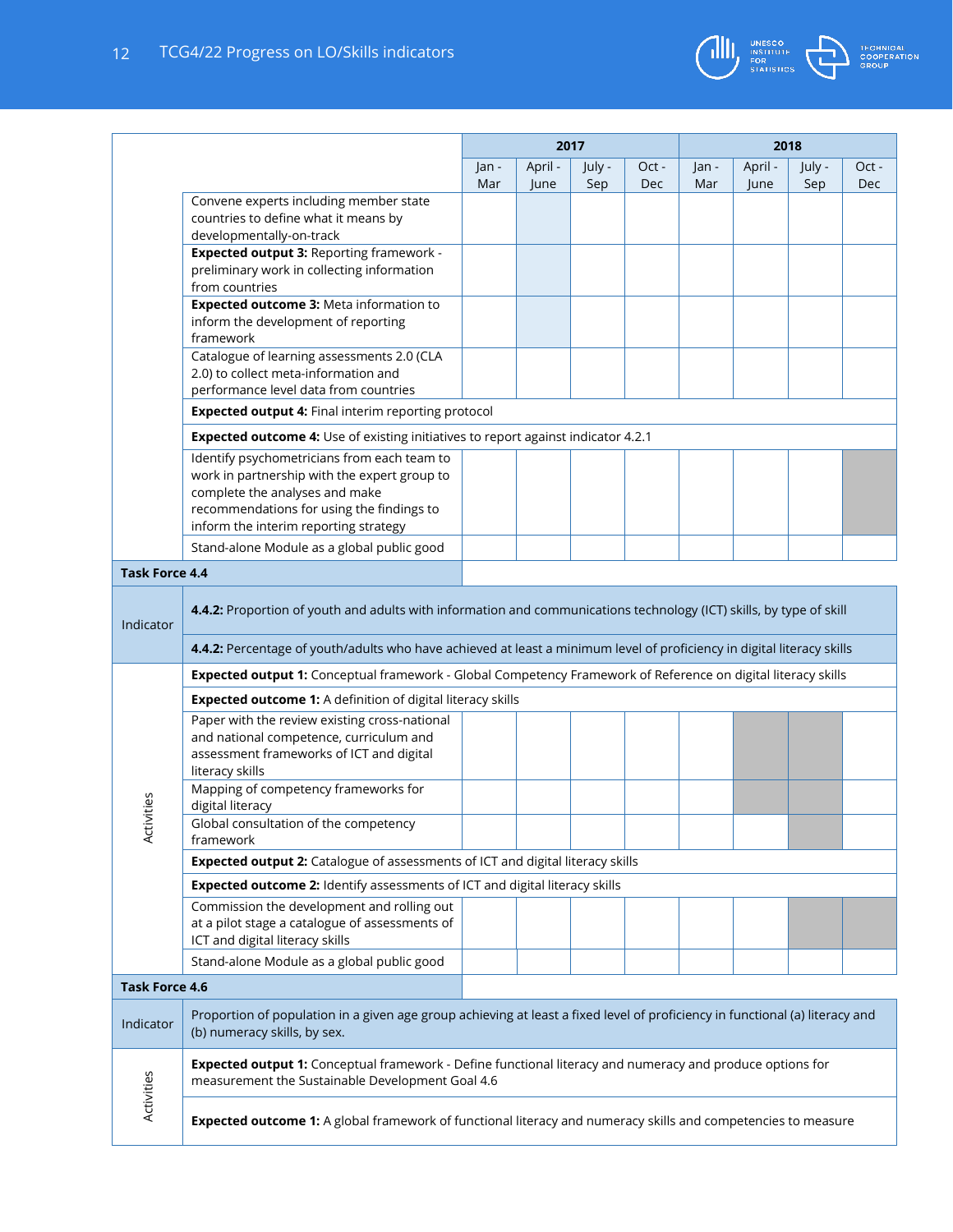

|                       |                                                                                                                                                                | 2018<br>2017                          |      |     |            |                                       |      |     |     |  |
|-----------------------|----------------------------------------------------------------------------------------------------------------------------------------------------------------|---------------------------------------|------|-----|------------|---------------------------------------|------|-----|-----|--|
|                       |                                                                                                                                                                | April -<br>July -<br>$ an -$<br>Oct - |      |     |            | April -<br>$ an -$<br>July -<br>Oct - |      |     |     |  |
|                       |                                                                                                                                                                | Mar                                   | June | Sep | <b>Dec</b> | Mar                                   | June | Sep | Dec |  |
|                       | Concept paper on the definition of functional<br>literacy and numeracy                                                                                         |                                       |      |     |            |                                       |      |     |     |  |
|                       | Paper identifies measurement options                                                                                                                           |                                       |      |     |            |                                       |      |     |     |  |
|                       | <b>Expected output 2: Determine common content</b>                                                                                                             |                                       |      |     |            |                                       |      |     |     |  |
|                       | Expected outcome 2: Reference Framework to guide policy making and evidence based decisions                                                                    |                                       |      |     |            |                                       |      |     |     |  |
|                       | Mapping of national assessment frameworks<br>and performance level descriptors                                                                                 |                                       |      |     |            |                                       |      |     |     |  |
|                       | Mapping of cross national assessment<br>frameworks and performance level<br>descriptors                                                                        |                                       |      |     |            |                                       |      |     |     |  |
|                       | Mapping performance level descriptors                                                                                                                          |                                       |      |     |            |                                       |      |     |     |  |
|                       | <b>Expected output 3: Final interim reporting protocol</b>                                                                                                     |                                       |      |     |            |                                       |      |     |     |  |
|                       | <b>Expected outcome 3:</b> Clear protocol for reporting against indicator 4.6.1                                                                                |                                       |      |     |            |                                       |      |     |     |  |
|                       | Define a common framework                                                                                                                                      |                                       |      |     |            |                                       |      |     |     |  |
|                       | UIS-Skills Levels Descriptor for each<br>learning/skills indicator                                                                                             |                                       |      |     |            |                                       |      |     |     |  |
|                       | Write full descriptions of UIS-skill levels                                                                                                                    |                                       |      |     |            |                                       |      |     |     |  |
|                       | Linking UIS-Performance Metrics with cross-<br>national and national assessments                                                                               |                                       |      |     |            |                                       |      |     |     |  |
|                       | Evaluate alignment of proficiency level<br>descriptors workshops                                                                                               |                                       |      |     |            |                                       |      |     |     |  |
|                       | Standard setting (social moderation)<br>workshops                                                                                                              |                                       |      |     |            |                                       |      |     |     |  |
|                       | Psychometric Linking                                                                                                                                           |                                       |      |     |            |                                       |      |     |     |  |
|                       | Stand-alone module as a global public good                                                                                                                     |                                       |      |     |            |                                       |      |     |     |  |
|                       | <b>Expected output 4: Data alignment to defined standards</b>                                                                                                  |                                       |      |     |            |                                       |      |     |     |  |
|                       | <b>Expected outcome 4: Better Quality Data</b>                                                                                                                 |                                       |      |     |            |                                       |      |     |     |  |
|                       | Catalogue of learning assessments 2.0 (CLA<br>2.0) to collect meta-information and<br>performance level data from countries                                    |                                       |      |     |            |                                       |      |     |     |  |
|                       | Code of Good Practices - 'How-to' guide                                                                                                                        |                                       |      |     |            |                                       |      |     |     |  |
| <b>Task Force 4.7</b> |                                                                                                                                                                |                                       |      |     |            |                                       |      |     |     |  |
|                       | 4.7.4: Percentage of students by age group (or education level) showing adequate understanding of issues relating to<br>global citizenship and sustainability. |                                       |      |     |            |                                       |      |     |     |  |
| Indicator             | 4.7.5: Percentage of 15-year-old students showing proficiency in knowledge of environmental science and geoscience.                                            |                                       |      |     |            |                                       |      |     |     |  |
|                       | <b>Expected output 1: Final interim reporting protocol</b>                                                                                                     |                                       |      |     |            |                                       |      |     |     |  |
|                       | <b>Expected outcome 1:</b> Clear protocol for reporting against indicators 4.7.4 and 4.7.5                                                                     |                                       |      |     |            |                                       |      |     |     |  |
|                       | Commission paper on the mapping of<br>existing GCE                                                                                                             |                                       |      |     |            |                                       |      |     |     |  |
| Activities            | Concept paper on the results of ICCS 2016 &<br>1974 6th consultation                                                                                           |                                       |      |     |            |                                       |      |     |     |  |
|                       | Conduct a study to map ESD measurement<br>tool                                                                                                                 |                                       |      |     |            |                                       |      |     |     |  |
|                       | Create a platform among identified key<br>sources of regional data                                                                                             |                                       |      |     |            |                                       |      |     |     |  |